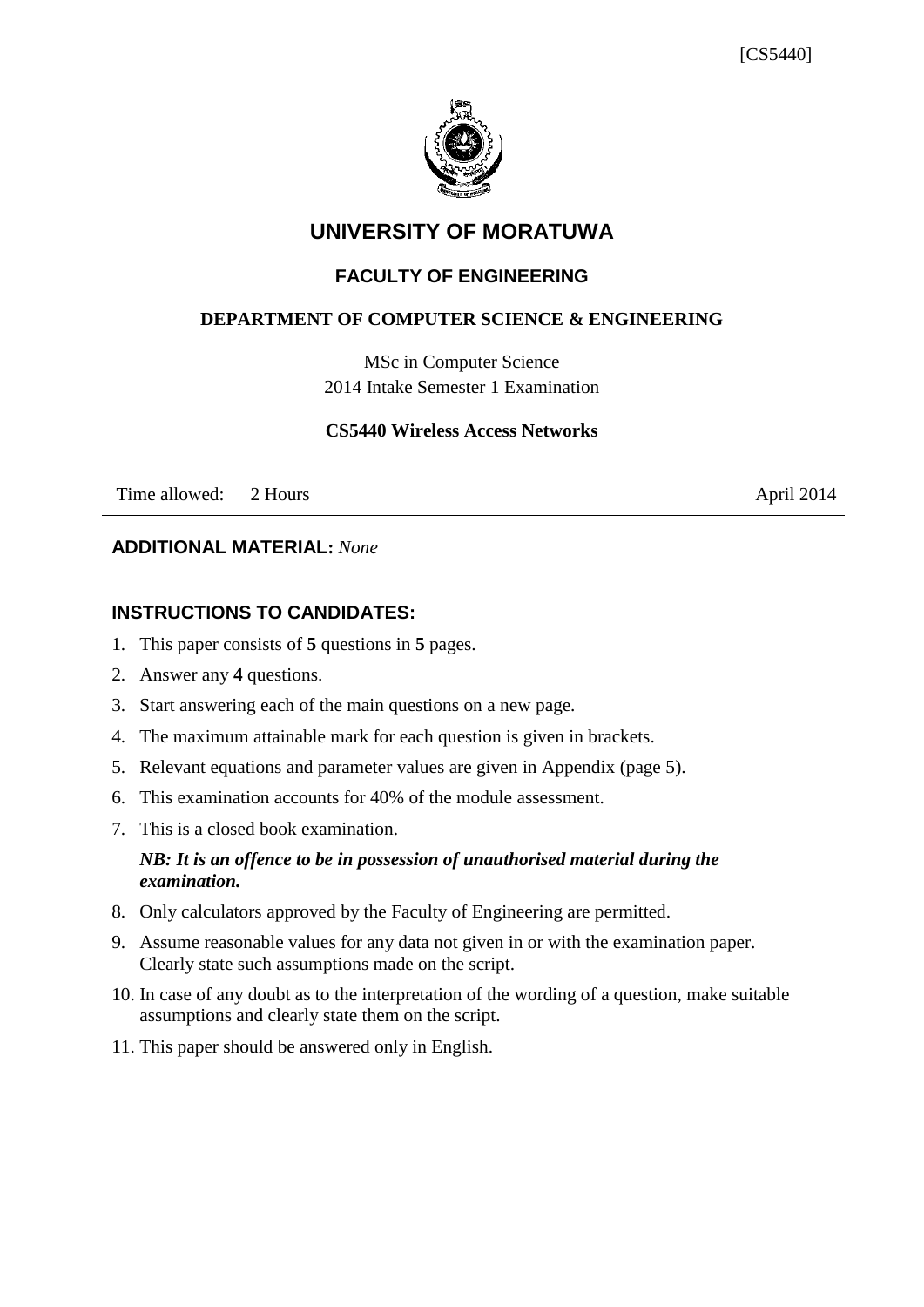#### **Question 1 (25 marks)**

A low Earth orbit satellite used for satellite telephone is positioned 200 km from the surface of the Earth. It transmits a 1.6 GHz wireless signal with a transmit power of 2 W. The transmitting antenna gain is 10 dB and receiver antenna gain is 1 dB.

| (i)   | Briefly describe any 3 types of attenuation experienced by such wireless signals.                                                                                                                                                                                                                                                           | [6]               |
|-------|---------------------------------------------------------------------------------------------------------------------------------------------------------------------------------------------------------------------------------------------------------------------------------------------------------------------------------------------|-------------------|
| (ii)  | Find the received power for the link from the satellite to a handheld satellite phone.                                                                                                                                                                                                                                                      | [6]               |
| (iii) | What is the Signal to Noise Ratio (SNR), if the receiver antenna temperature is 290 K<br>and receiver bandwidth is 31.5 KHz?                                                                                                                                                                                                                | [4]               |
| (iv)  | Is the SNR sufficient to operate the handheld satellite phone at an acceptable voice<br>quality? Briefly explain.                                                                                                                                                                                                                           | $\lceil 3 \rceil$ |
| (v)   | What type of an antenna would you recommend for the handheld satellite phone?<br>Briefly explain.                                                                                                                                                                                                                                           | $\lceil 2 \rceil$ |
| (vi)  | As the low Earth orbit satellites are close to the surface of the Earth, they rotate much<br>faster than the surface of the Earth. Hence, a caller cannot be connected to the same<br>satellite for a long time. Would you recommend soft handoff or hard handoff when<br>transferring a connection from one satellite to another? Explain. | [4]               |

#### **Question 2 (25 marks)**

A large department store (i.e., retail establishment with a building selling verity of items such as clothing, housewares, furniture, etc.) is interested in using electronic price tags. Each electronic price tag includes an LCD display, a microcontroller, and a radio receiver. These price tags enable the store to dynamically change the prices of products in a fraction of a second, while offering various discounts.

Suppose that a stationary transmitter is used to send the prices to respective electronic tags. The frequency of the transmitter is 914 MHz and the transmission power is 6.3 mW. Gains of both the transmitting and receiving antennas are 1.

| (i)   | Compare and contrast (i.e., similarities and dissimilarities) Bluetooth, ZigBee, and<br>WiFi technologies.                                                    | [6]               |
|-------|---------------------------------------------------------------------------------------------------------------------------------------------------------------|-------------------|
| (ii)  | Based on the comparison in question (i), what wireless technology would you<br>recommend for communicating with electronic tags? Justify your recommendation. | $\lceil 2 \rceil$ |
| (iii) | What type of a network topology would you recommend for connecting the electronic<br>tags and stationary transmitter? Justify your recommendation.            | $\lceil 3 \rceil$ |
| (iv)  | What is the received power at 10 m?                                                                                                                           | $\lceil 5 \rceil$ |
| (v)   | Can the signals be received at an acceptable quality at a distance of 75 m? Assume the<br>sensitivity level of the proposed receiver is -90 dBmW.             | [5]               |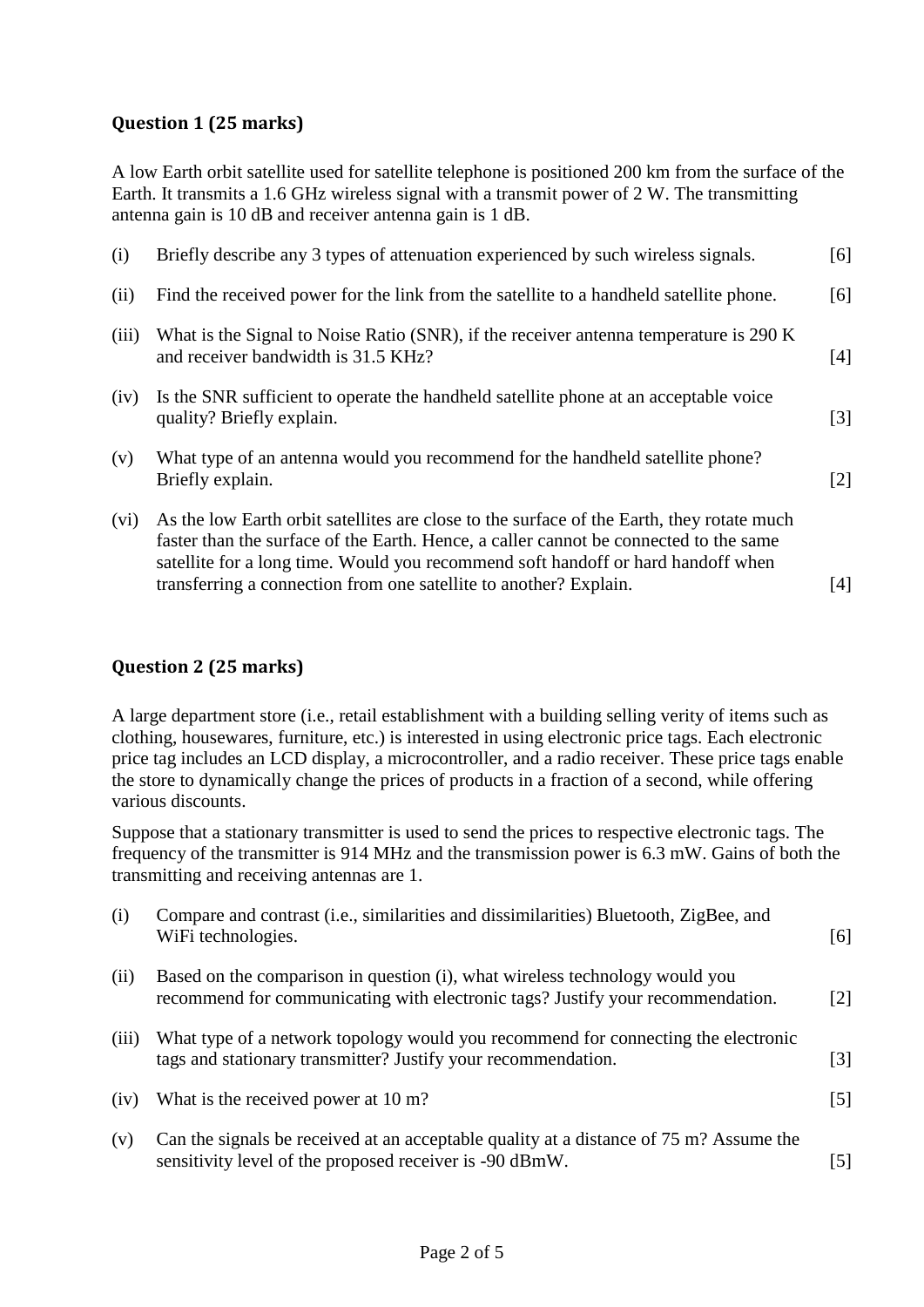Hint: Based on empirical evidence, it has been found that it is more reasonable to model the received power in an indoor environment as a log-distance path-loss model. Assume the reference distance is 10 m.

(vi) List 4 wireless network related security issues that might arise in the proposed network. [4]

# **Question 3 (25 marks)**

| (i)   | Using a suitable diagram briefly explain how the Frequency-Hopping Spread Spectrum<br>technology works.                                                                                                                                                                                   | $[5]$             |
|-------|-------------------------------------------------------------------------------------------------------------------------------------------------------------------------------------------------------------------------------------------------------------------------------------------|-------------------|
| (ii)  | In a Frequency-Hopping Spread Spectrum system, a hopping bandwidth of 31.5 MHz and a<br>frequency spacing of 41.67 KHz are used. Given M frequencies, the modulation scheme uses<br>b-bit number to determine which of the $M$ frequencies to be used to modulate at a given<br>instance. |                   |
|       | a) How many different frequencies $(M)$ are there?                                                                                                                                                                                                                                        | $\lceil 3 \rceil$ |
|       | b) How many bits (size of $b$ ) are required to determine which frequency to use?                                                                                                                                                                                                         | $\lceil 3 \rceil$ |
| (iii) | "Guaranteed Time Slots in the IEEE 802.15.4 standard allows contention free<br>communication between devices". Do you agree or disagree with this statement?<br>Briefly explain.                                                                                                          | [4]               |
| (iv)  | Data-centric routing is an alternative routing paradigm that is popular in Wireless Sensor<br>Networks.                                                                                                                                                                                   |                   |
|       | a) Discuss why Data-centric routing is more useful in sensing applications than IP-<br>based routing.                                                                                                                                                                                     | [4]               |
|       | Using a suitable example, explain the data-centric routing.<br>b)                                                                                                                                                                                                                         | [6]               |

# **Question 4 (25 marks)**

| (i)   | Mobility is important in wireless networks. Briefly discuss to what extent is the<br>mobility supported by current Wireless LAN (i.e., WiFi) implementations. | [4]   |
|-------|---------------------------------------------------------------------------------------------------------------------------------------------------------------|-------|
| (ii)  | Briefly explain 5 key Wireless LAN implementation problems.                                                                                                   | $[5]$ |
| (iii) | Briefly explain 3 security issues in WLANs and how those can be addressed using<br>existing techniques and best practices.                                    | [6]   |
| (iv)  | What are the advantages offered by 4G wireless metropolitan area networks over 3G<br>networks? Briefly explain.                                               | [4]   |
| (v)   | "4G networks are more vulnerable to external and internal attacks than 3G networks".<br>Do you agree or disagree with this statement? Explain in detail.      | [6]   |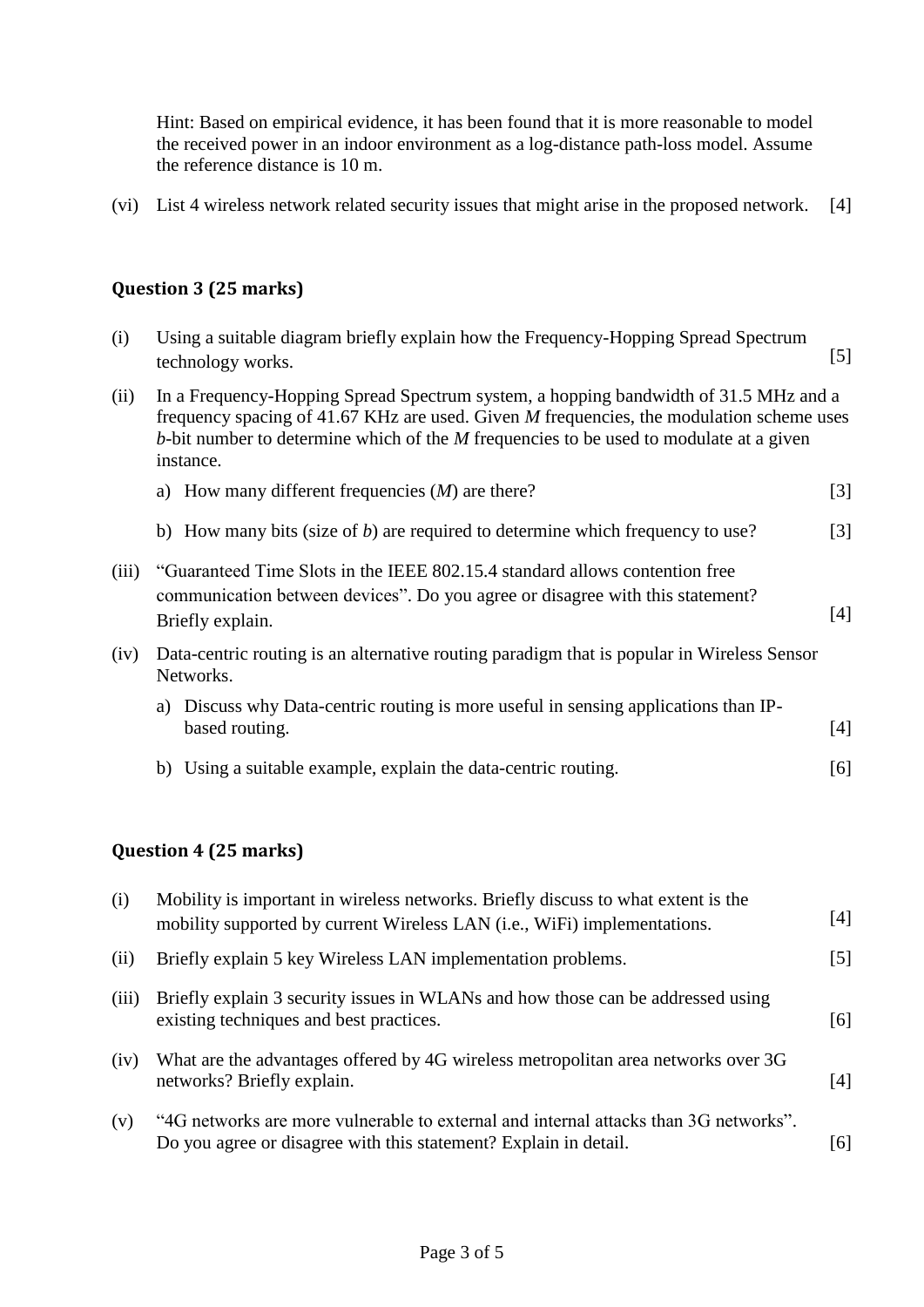# **Question 5 (25 marks)**

Mobile social networking is a form of social networking where users with similar interests converse and connect with one another through their mobile devices (e.g., smart phones and tablets). One such application is the sharing of "hot deals" and customer feedback within a large shopping mall. Customers can use such a network to share good bargains with other potential customers, e.g., items on sale. They can also share their ratings about a particular product or a shop. Shop owners can also use the same network to advertise about the products that are on sale.

| (i)   | Would you recommend an infrastructure-based network or infrastructure-less network<br>to build such a mobile social network? Explain.                                             | $[3]$ |
|-------|-----------------------------------------------------------------------------------------------------------------------------------------------------------------------------------|-------|
| (ii)  | What wireless technology (e.g., Bluetooth, ZigBee, WiFi, 3G, 4G, etc.) would you<br>recommend for this network? Justify your recommendation.                                      | $[3]$ |
| (iii) | What type of a network topology would you recommend? Justify your<br>recommendation.                                                                                              | [3]   |
| (iv)  | What type of a message routing scheme would you recommend? Justify your<br>recommendation.                                                                                        | [4]   |
| (v)   | Design a suitable messaging format to share information about various types of<br>messages. For example, there will be at least messages about discounts and customer<br>ratings. | [8]   |
| (vi)  | List 4 security issues you may have to address while implementing the proposed<br>solution.                                                                                       | [4]   |